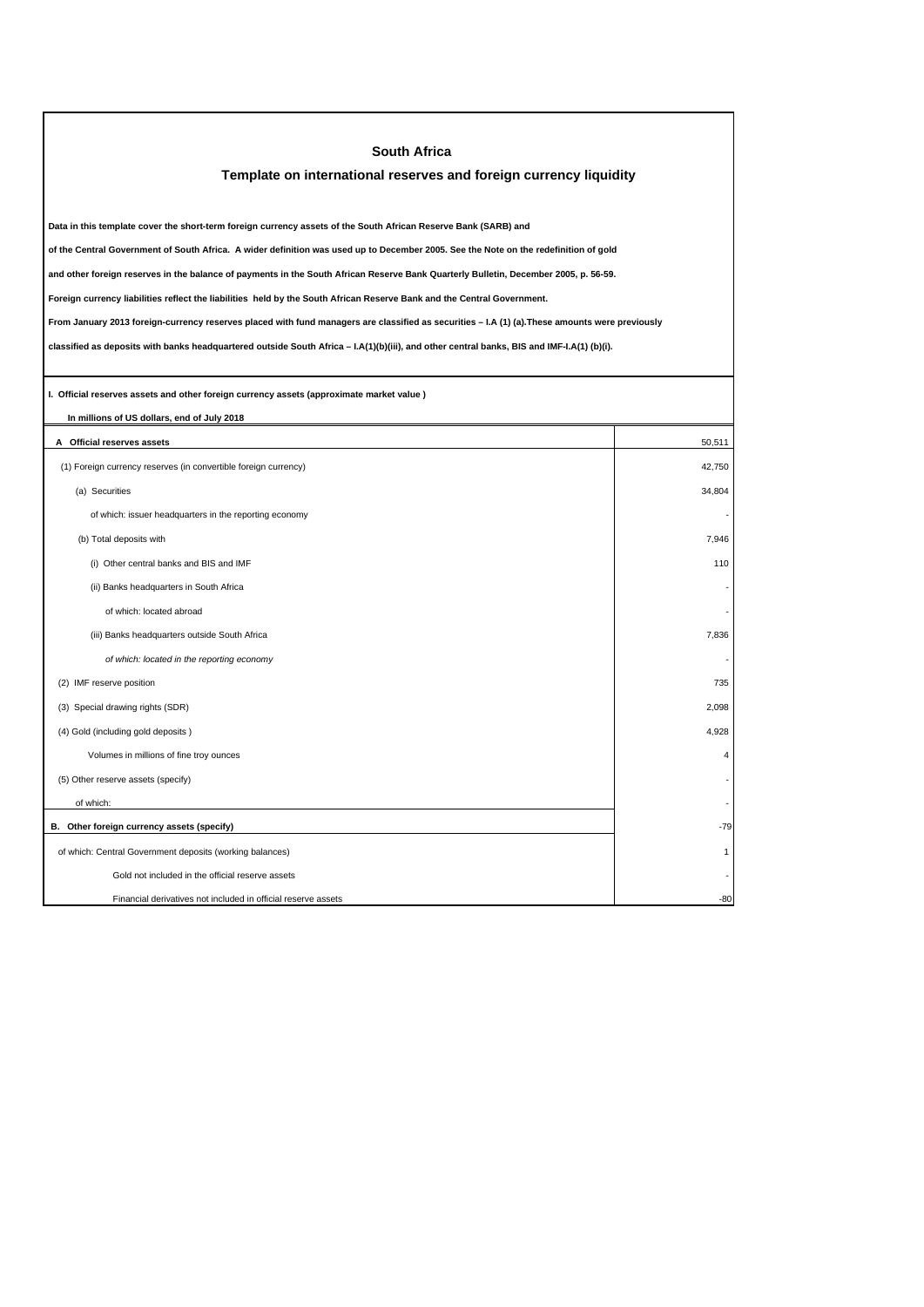| II. Predetermined short term net drains on foreign currency assets (nominal value)<br>p.2                                                                            |                                                |               |                                            |                                        |  |
|----------------------------------------------------------------------------------------------------------------------------------------------------------------------|------------------------------------------------|---------------|--------------------------------------------|----------------------------------------|--|
| In millions of US dollars, end of July 2018                                                                                                                          |                                                |               |                                            |                                        |  |
|                                                                                                                                                                      | Maturity Breakdown(residual maturity)<br>Total |               |                                            |                                        |  |
|                                                                                                                                                                      | Up to one<br>year                              | Up to 1 month | More than 1<br>month and up to<br>3 months | More than 3 months and up<br>to 1 year |  |
| 1. Foreign currency loans, securities and deposits                                                                                                                   |                                                |               |                                            |                                        |  |
| of which: SARB                                                                                                                                                       |                                                |               |                                            |                                        |  |
| Outflows (-)<br>Principal                                                                                                                                            |                                                |               |                                            |                                        |  |
| $(-)$<br>Interest                                                                                                                                                    |                                                |               |                                            |                                        |  |
| Inflows $(+)$<br>Principal                                                                                                                                           |                                                |               |                                            |                                        |  |
| Interest<br>$(+)$                                                                                                                                                    |                                                |               |                                            |                                        |  |
| <b>Central Government</b>                                                                                                                                            |                                                |               |                                            |                                        |  |
| Outflows (-)<br>Principal                                                                                                                                            | $-1,872$                                       |               | $-76$                                      | $-1,796$                               |  |
| $(-)$<br>Interest                                                                                                                                                    | $-951$                                         |               | $-236$                                     | $-715$                                 |  |
| Inflows<br>$(+)$<br>Principal                                                                                                                                        |                                                |               |                                            |                                        |  |
| $(+)$<br>Interest                                                                                                                                                    |                                                |               |                                            |                                        |  |
| 2. Aggregate short and long positions in forwards and futures in foreign currencies vis-à-vis<br>the domestic currency (including the forward leg of currency swaps) |                                                |               |                                            |                                        |  |
| (a) Short positions (-) (Net per period)                                                                                                                             |                                                |               |                                            |                                        |  |
| (b) Long positions (+) (Net per period)                                                                                                                              | 1,791                                          | 781           | 481                                        | 529                                    |  |
| 3 Other (specify)                                                                                                                                                    | $\mathbf{1}$                                   | 1             |                                            |                                        |  |
| (a) Other accounts payable (-) (Net per period)                                                                                                                      |                                                |               |                                            |                                        |  |
| Other accounts receivable (+) (Net per period)                                                                                                                       | $\overline{1}$                                 | $\mathbf{1}$  |                                            |                                        |  |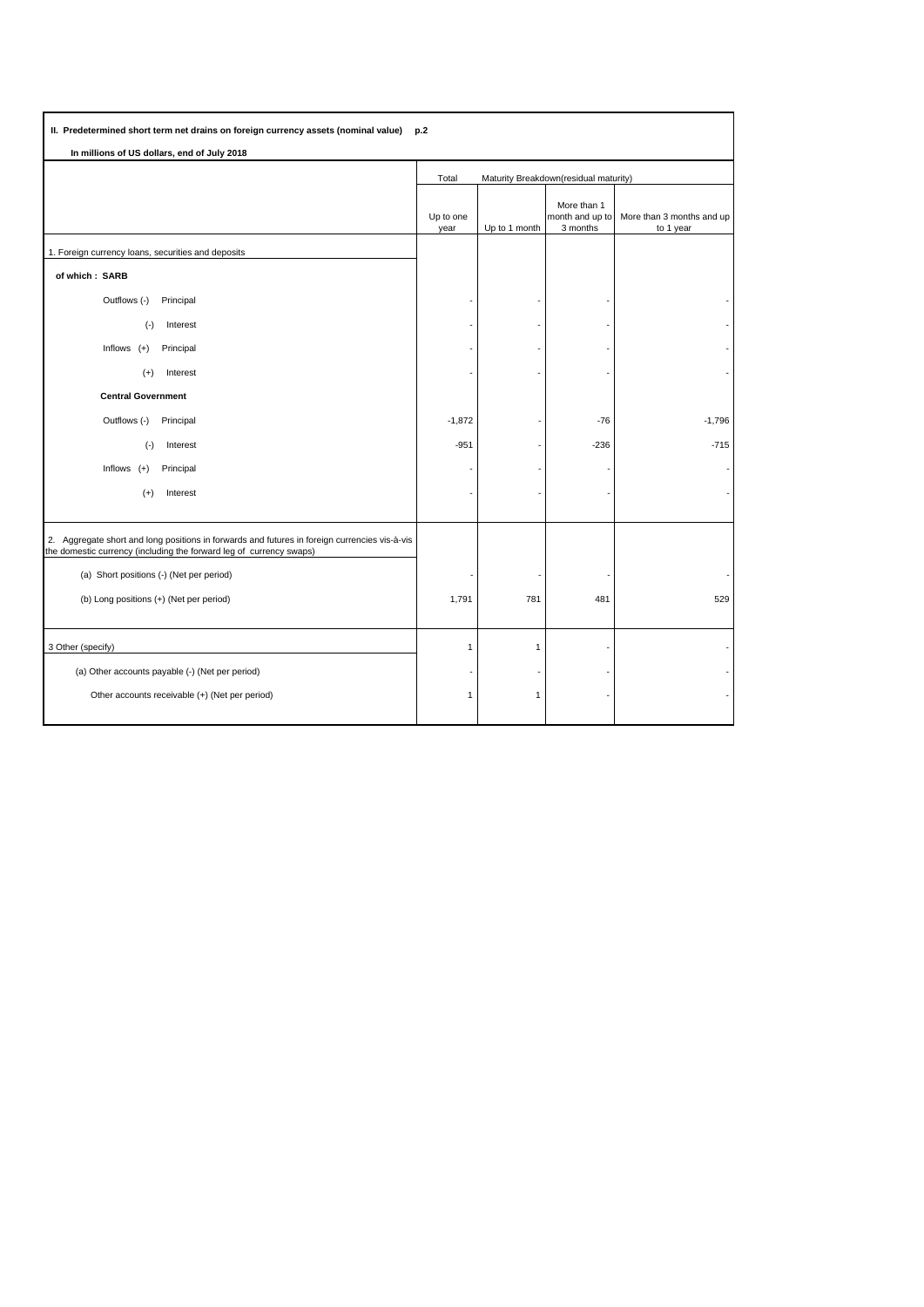| III. Contingent short-term net drains on foreign currency assets (nominal value) |                                                                                             |              |                                        |                                            |                                        |
|----------------------------------------------------------------------------------|---------------------------------------------------------------------------------------------|--------------|----------------------------------------|--------------------------------------------|----------------------------------------|
|                                                                                  | In millions of US dollars, end of July 2018                                                 |              |                                        |                                            |                                        |
|                                                                                  |                                                                                             | Total        | Maturity breakdown (residual maturity) |                                            |                                        |
|                                                                                  |                                                                                             | Up to 1 year | Up to 1 month                          | More than 1<br>month and up to<br>3 months | More than 3 months and up<br>to 1 year |
|                                                                                  | 1. Contingent liabilities in foreign currency                                               |              |                                        |                                            |                                        |
|                                                                                  | (a) Collateral guarantees on debt falling due within 1 year                                 |              |                                        |                                            |                                        |
|                                                                                  | (b) Other contingent liabilities                                                            | $-252$       | $-79$                                  | $-35$                                      | $-138$                                 |
|                                                                                  | of which: Central Government                                                                |              |                                        |                                            |                                        |
|                                                                                  | Principal                                                                                   | $-105$       | $-48$                                  |                                            | $-57$                                  |
|                                                                                  | Interest                                                                                    | $-147$       | $-31$                                  | $-35$                                      | -81                                    |
|                                                                                  |                                                                                             |              |                                        |                                            |                                        |
|                                                                                  | 2. Foreign currency securities issued with embedded options (puttable bonds)                |              |                                        |                                            |                                        |
|                                                                                  | 3. Undrawn, unconditional credit lines provided by                                          |              |                                        |                                            |                                        |
|                                                                                  | (a) other central banks and international organisations                                     |              |                                        |                                            |                                        |
|                                                                                  | $BIS (+)$                                                                                   |              |                                        |                                            |                                        |
|                                                                                  | $IMF (+)$                                                                                   |              |                                        |                                            |                                        |
|                                                                                  | (b) banks and other financial institutions headquartered in South Africa                    |              |                                        |                                            |                                        |
|                                                                                  | (c) banks and other financial institutions headquartered outside South Africa (+)           |              |                                        |                                            |                                        |
|                                                                                  |                                                                                             |              |                                        |                                            |                                        |
|                                                                                  | 4. Aggregate short and long positions of options in foreign vis-à-vis the domestic currency |              |                                        |                                            |                                        |
| (a)                                                                              | Short positions                                                                             |              |                                        |                                            |                                        |
|                                                                                  | (i) Bought puts                                                                             |              |                                        |                                            |                                        |
|                                                                                  | (ii) Written puts                                                                           |              |                                        |                                            |                                        |
| (b)                                                                              | Long positions                                                                              |              |                                        |                                            |                                        |
|                                                                                  | (i) Bought puts                                                                             |              |                                        |                                            |                                        |
|                                                                                  | (ii) Written puts                                                                           |              |                                        |                                            |                                        |
|                                                                                  |                                                                                             |              |                                        |                                            |                                        |